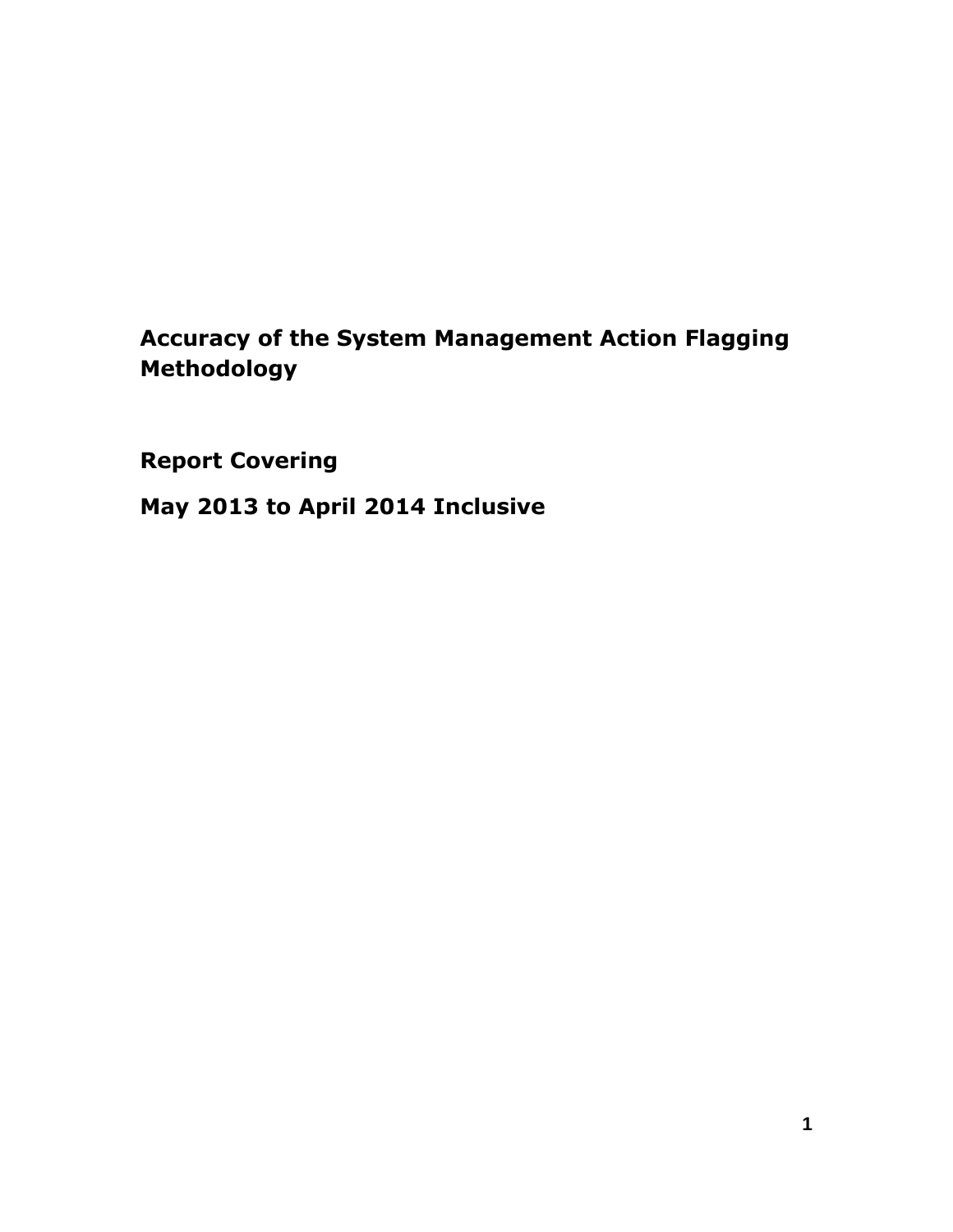## <span id="page-1-0"></span>**Executive Summary**

The P217A – Revised Tagging Process and Calculation of Cash Out Prices methodology was implemented from November 2009 and aims to remove pollution from the imbalance price caused by actions taken to resolve transmission constraints. Under this methodology the System Operator determines which actions are taken to resolve constraints and flag these actions. These flags are then sent to the BSC Systems and used in the imbalance price calculation methodology.

To ensure that the flagging methodology is operating as intended, National Grid committed to make a report on an annual basis on the accuracy of the methodology and consider any materiality. This is the fifth such report, covering the 12 months between May 2013 – April 2014 inclusive.

The report finds that although a greater number of actions were flagged under P217A than the previous year, flagging accuracy continues to be good and on a par with the previous year. On those occasions of inaccuracy the errors are judged to have had no effect on materiality of pricing.

If you have any comments or queries on this report, please contact National Grid on: [balancingservices@nationalgrid.com](mailto:balancingservices@nationalgrid.com)

## <span id="page-1-1"></span>**Contents**

| 1             |       |                                                                        |  |
|---------------|-------|------------------------------------------------------------------------|--|
|               | 1.1   |                                                                        |  |
|               | 1.2   |                                                                        |  |
|               | 1.3   |                                                                        |  |
| $\mathcal{L}$ |       |                                                                        |  |
|               | 2.1   |                                                                        |  |
|               | 2.2   |                                                                        |  |
|               | 2.3   | Comparison of P217A Flagging Accuracy to SUPERBAAR Constraint Tagging7 |  |
|               | 2.3.1 |                                                                        |  |
|               | 2.3.2 |                                                                        |  |
| 3             |       |                                                                        |  |
| 4             |       |                                                                        |  |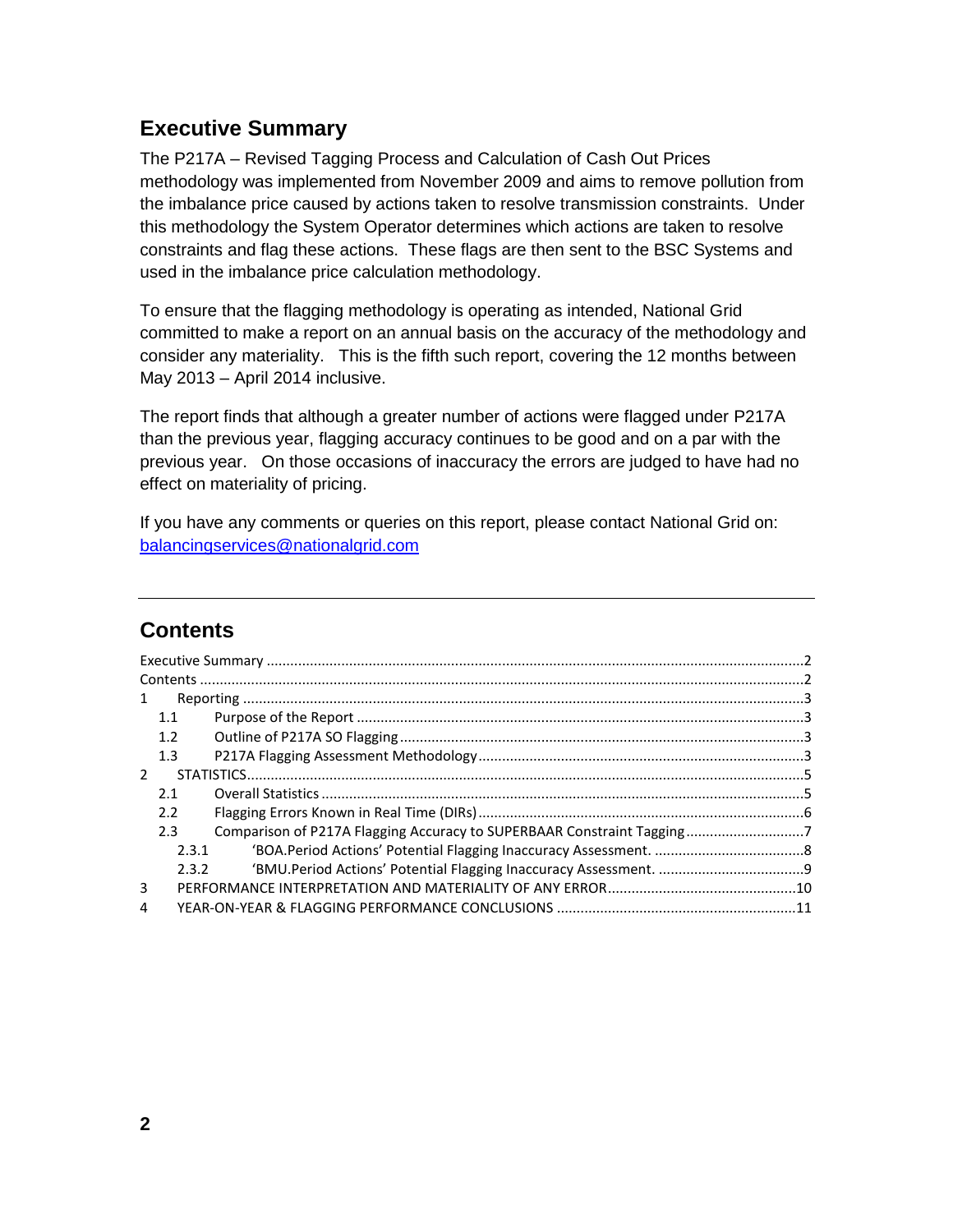# <span id="page-2-0"></span>**1 Reporting**

### <span id="page-2-1"></span>*1.1 Purpose of the Report*

This report reviews the accuracy of the P217A flagging process that took place in the 12 months between 1<sup>st</sup> May 2013– 30<sup>th</sup> April 2014, in respect of P217A operation and National Grid's flagging of constraint actions in accordance with the SMAF Methodology Statement.

## <span id="page-2-2"></span>*1.2 Outline of P217A SO Flagging*

The underlying objective of P217A flagging is to remove distortive pollution from 'cash out' caused by Bid Offer Acceptances (BOAs) taken to resolve transmission constraints. This followed a P217A review in which it was agreed that from the 5th November 2009, under the Balancing Settlement Code (BSC) section Q5.3.1(d) and section Q6.3.2(b) National Grid shall assess whether an action is wholly or partly taken to resolve a transmission constraint; such actions would be 'SO-Flagged' for the purposes of the BSC Systems who then determine the cash prices using the P217A cash out price methodology. In practice SO-Flagging of BOA actions occurs when National Grid identifies specific Balancing Mechanism Units (BMUs) that, in the event of an active transmission constraint, would be utilised by way of BOA instructions to resolve the constraint. Actions on these units are subsequently flagged by National Grid Control Room in real time for the duration required to resolve a constraint. When the Control Room is satisfied that the transmission constraint is no longer active the BMUs are deflagged and therefore, any actions taken thereafter are not flagged as resolving a constraint. The accuracy with which the flagging takes place is the subject of this report.

## <span id="page-2-3"></span>*1.3 P217A Flagging Assessment Methodology*

National Grid uses several processes to assess the accuracy of the Control Room Flagging and identify potential periods where errors may have occurred. The three main processes are below.

### *Data Inquiry Report.*

Used in the event of the Control Room becoming aware that the flagging of constraint BOAs has been incorrectly set in real time. The Control Room will raise a Data Inquiry report (DIR) to note the discrepancy.

### *Post Event Cross Check (Working Day +1)*

This manual process cross-checks the units identified by P217A flags against other operational information for the purpose of allocating Constraint Costs under BSIS Reporting. This takes place on a working-day +1 basis, in which BOA actions are analysed against various operational reports and if identified as taken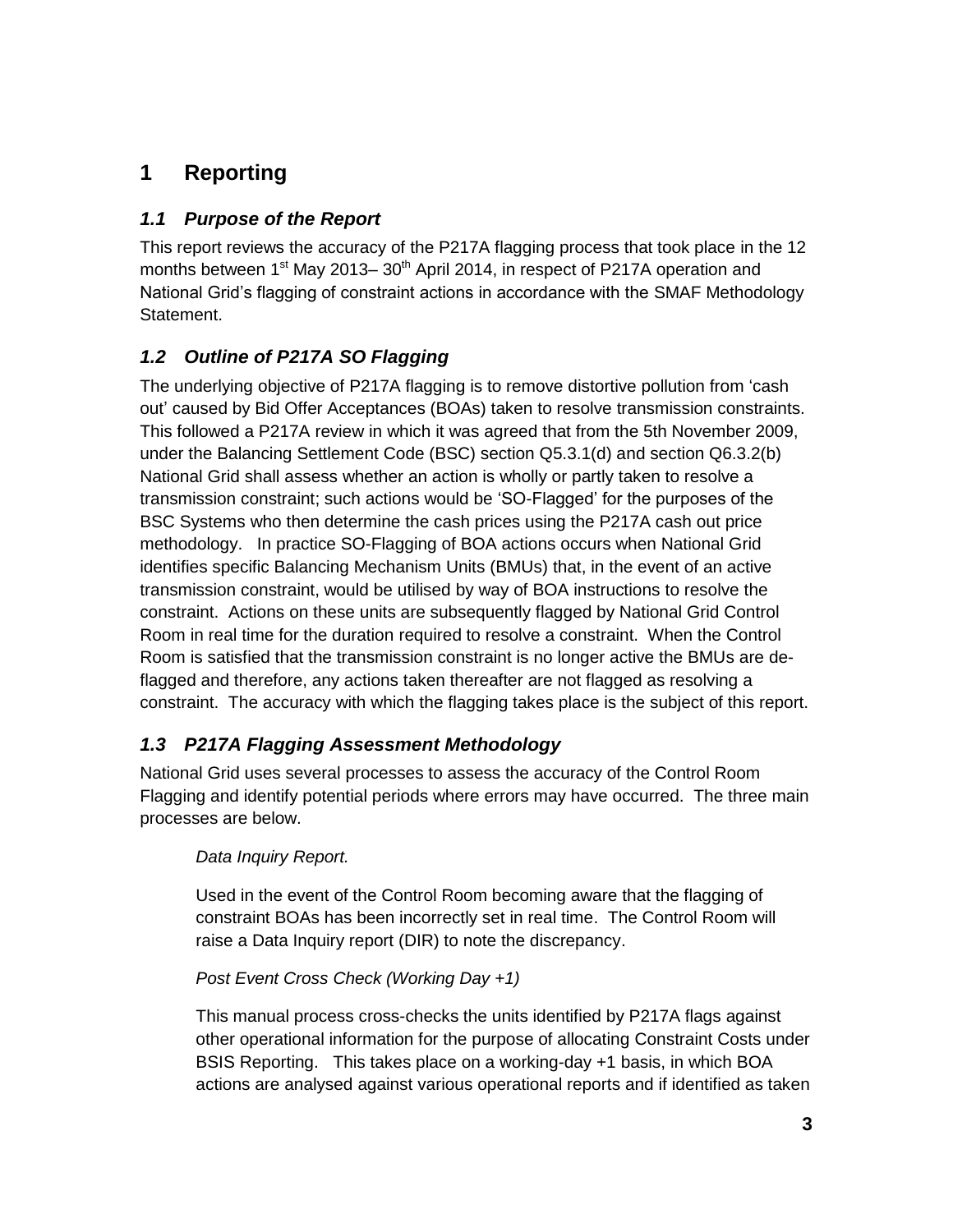to resolve a constraint they are 'tagged' with a constraint cost marker ('BSIS SUPERBAAR Constraint Cost Tagging'). Apparent differences between the P217A flagging and SUPERBAAR tags are reviewed with the Control Room as necessary to better determine the correct P217A flags & BSIS SUPERBAAR tags.

A high correlation between the P217 Flagging and the SUPERBAAR Constraint Tagging is expected but it should be noted that differences between the two mechanisms do exist due to the slightly different criteria that apply for flagging under SMAF and tagging under BSIS SUPERBAAR: - in particular relating to;

- Differences due to legitimate anomalies such as a BMU out of merit for Black Start security, such actions being neither an energy balancing issue nor a constraint issue and so would carry a P217A flag as a 'system' action but no BSIS SUPERBAAR tag.
- Differences due to the data precision of the two systems, P217A actions being BOA specific, whereas the BSIS SUPERBAAR is half-hour period based and not able to tag individual BOAs to the same precision. Therefore mismatches can arise at the beginning and end of a set of actions and where a P217 flagged BOA and a non-flagged BOA are present in the same period.

#### *Post Event Cross Check (Week +1)*

A further period-by-period check of P217A performance is done on a weekly basis at week +1, in which P217A flagging & SUPERBAAR tagging is crossmatched so as to give an indication of incorrect, under/ over-tagging and missing flagging/tagging issues. This picks up on any data which may have been missing or late at the time of the Cross Check 'Day+1' above. Queries arising are shared with Control staff for any learning points that may be gained.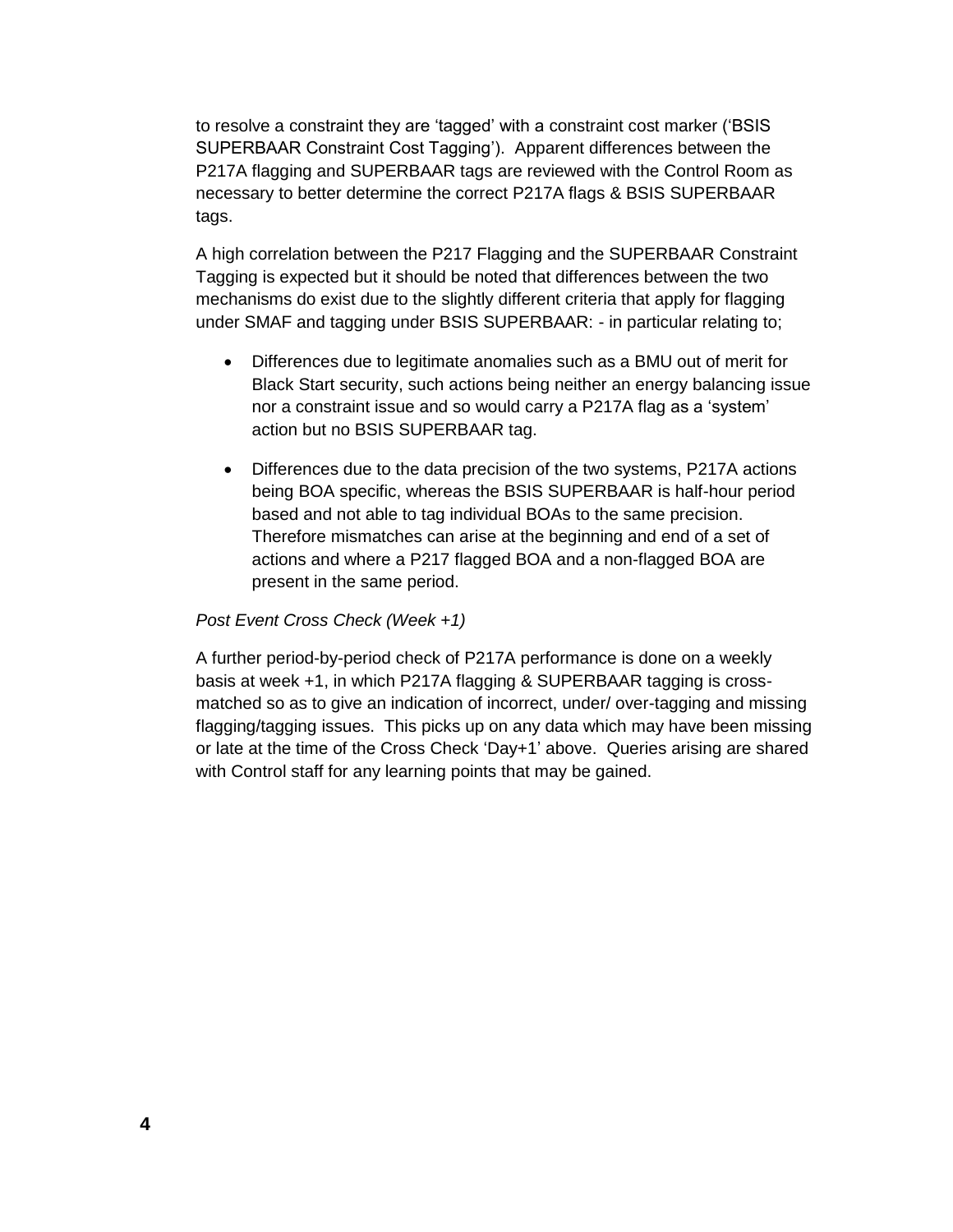# <span id="page-4-0"></span>**2 STATISTICS**

### <span id="page-4-1"></span>*2.1 Overall Statistics*

|                                                     |                | Current: May 2013 - Previous: May 2012 - |
|-----------------------------------------------------|----------------|------------------------------------------|
| <b>Half Hour Periods</b>                            | Apr 2014 incl. | Apr 2013 incl.                           |
| Number of half hour periods                         | 17.520         | 17,520                                   |
| Number of periods with BOA actions with P217A flags | 12,856         | 8,925                                    |
| Percentage of periods with P217A actions            | 73%            | 51%                                      |
|                                                     |                |                                          |
| <b>BOAs</b>                                         |                |                                          |
| Number of BOAs accepted                             | 471,650        | 425,516                                  |
| Number of BOAs given P217A flags                    | 72.371         | 36,861                                   |
| Overall percentage given P217A flags                | 15.3%          | 8.7%                                     |

From this we see that 15.3% of all BOAs were taken for system reasons, affecting 73% of periods in the year. Compared to the previous reported period there has been an increase in the total number of BOAs issued, as well as a significant increase in the number of these which were system flagged. This increase reflects a higher number of actions needed to manage system constraints during the year, which was largely due to the combination of growing renewable generation output and engineering outage works necessary to uprate the transmission system.

For the current review period the distribution of these actions are tabulated and charted below:

| <b>Month</b>                 | <b>Total Number of</b> | <b>Number of BOAs</b> | % Flagged to P217 |
|------------------------------|------------------------|-----------------------|-------------------|
|                              | <b>BOAs Accepted</b>   | P217A Flagged         |                   |
|                              |                        |                       |                   |
| May - 2013                   | 37,487                 | 9,068                 | 24.19%            |
| $Jun-13$                     | 34,787                 | 7,331                 | 21.07%            |
| $Jul-13$                     | 34,379                 | 3,160                 | 9.19%             |
| Aug-13                       | 40,877                 | 7,831                 | 19.16%            |
| Sep-13                       | 39,299                 | 3,835                 | 9.76%             |
| Oct-13                       | 40,974                 | 4,878                 | 11.91%            |
| <b>Nov-13</b>                | 36,522                 | 2,329                 | 6.38%             |
| $Dec-13$                     | 44,517                 | 8,074                 | 18.14%            |
| $Jan-14$                     | 39,207                 | 5,795                 | 14.78%            |
| Feb-14                       | 37,219                 | 5,625                 | 15.11%            |
| Mar-14                       | 43,885                 | 9,976                 | 22.73%            |
| Apr-14                       | 36,749                 | 4,469                 | 12.16%            |
| Number of BOAs Flagged to    |                        |                       |                   |
| P217 in May 2013 - Apr 2014: |                        | 72,371                | 15.34%            |
| All BOAs accepted            | 471,650                |                       |                   |

The chart below illustrates days in which actions were P217A flagged. The flagged actions are shown in red with the overall count of actions shown in blue. It can be seen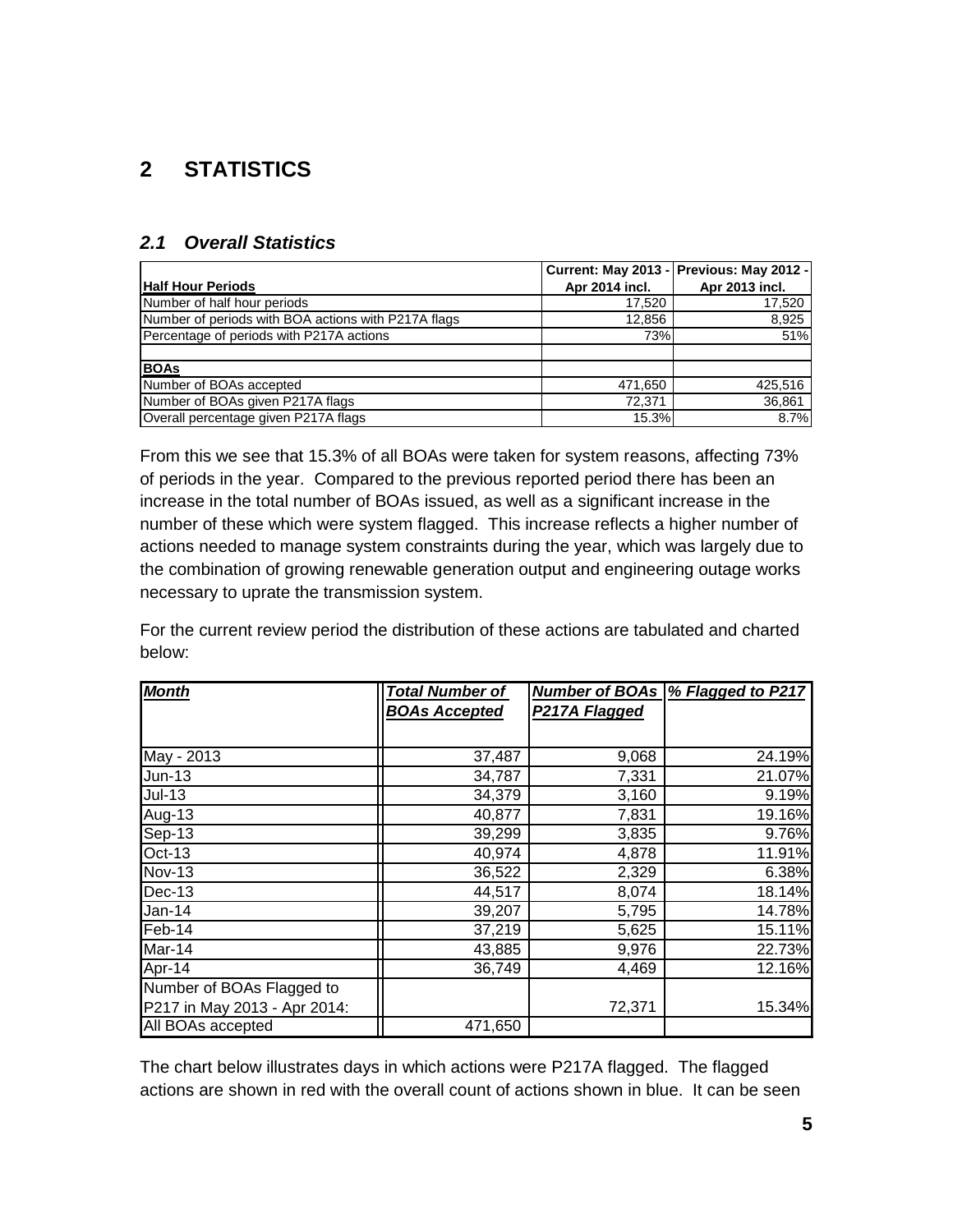that constraint actions (red) generally occur across a number of days due to the constraint being active over an outage period or set of conditions which can last for a week or possibly longer.



### <span id="page-5-0"></span>*2.2 Flagging Errors Known in Real Time (DIRs)*

P217A flags are applied by Control staff in real time while balancing the system. This is a manual task and occasionally flags are misapplied, often reflecting higher levels of workload in Control at the time. When such an error is realised within Control timescales

it is logged through a Data Inquiry Report (DIR). 52 DIRs were raised in the 12 months (table right) against 66 DIRs in the previous report. DIRs may cover several BOA actions on one or more BMU generator units.

Most of the DIRs concerned BOAs which should have been 'System' flagged but went through as Energy. Five actions inadvertently flagged as 'System', which should have been 'Energy'. Most DIRs were for mis-flagging of fewer than four periods, likely at the beginning or end of constraint actions. See section Materiality for further discussion.

| <b>Month</b>                | <b>Number of Data</b><br><b>Inquiry reports</b> |
|-----------------------------|-------------------------------------------------|
|                             | raised due to P217                              |
|                             | Errors                                          |
| May-13                      | 13                                              |
| Jun-13                      | $\overline{3}$                                  |
| Jul-13                      | $\overline{7}$                                  |
| Aug- 13                     | 1                                               |
| Sep-13                      | $\overline{3}$                                  |
| Oct-13                      | 4                                               |
| <b>Nov-13</b>               |                                                 |
| Dec-13                      |                                                 |
| Jan- 14                     | $\frac{3}{2}$                                   |
| Feb-14                      | $\overline{1}$                                  |
| Mar-14                      | 11                                              |
| Apr- 14                     | 1                                               |
| $\overline{\mathsf{Total}}$ |                                                 |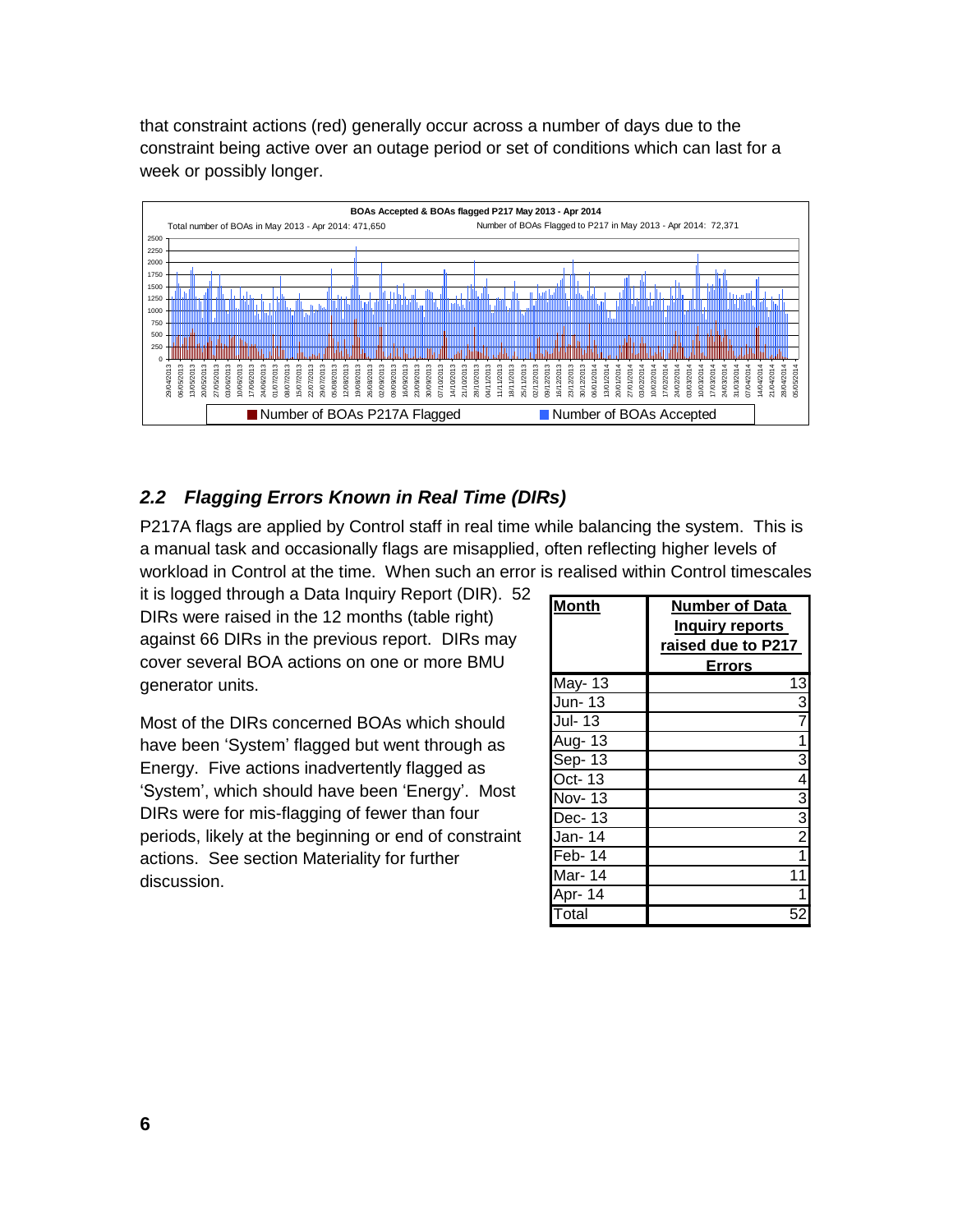## <span id="page-6-0"></span>*2.3 Comparison of P217A Flagging Accuracy to SUPERBAAR Constraint Tagging*

Assessment of Accuracy: The primary indicator for assessing accuracy is by matching the P217A flagging against those actions tagged as a constraint cost under the BSIS SUPERBAAR process (1.3 above, 'Flagged' = P217A flagged, "Tagged' = tagged by BSIS as an action taken for system constraint reasons).

Legitimate Differences: Some actions correctly assigned by Control to P217A are not for constraint management reasons and so legitimate differences arise when comparing the P217A flag process against the constraint-based BSIS SUPERBAAR process. In this review period several instances of legitimate difference occurred relating to issues of stability and inertia management, and for Black Start, these being neither energy nor constraint actions, as tabulated below;

| <b>Action</b>                                       | Dates      | Number of periods | Number of  |
|-----------------------------------------------------|------------|-------------------|------------|
|                                                     |            | affected          | boa.perods |
| Plant bought on for inertial management             | 05/05/2013 | 11                | 45         |
| Plant bought on for inertial management             | 06/05/2013 | 17                | 60         |
| Plant bought on for inertial management             | 28/05/2013 | 16                | 27         |
| Plant bought on for inertial management             | 03/07/2013 | 15                | 34         |
| Plant bought on for inertial management             | 04/07/2013 | 12                | 23         |
| Ormonde windfarm taken off for harmonics management | 24/08/2013 | 25                | 51         |
| Ormonde windfarm taken off for harmonics management | 25/08/2013 | 48                | 137        |
| Ormonde windfarm taken off for harmonics management | 26/08/2013 | 21                | 47         |
| Plant bought on for inertial management             | 19/10/2013 | 10                | 66         |
| Plant for strategic security in adverse weather     | 26/10/2013 | 15                | 58         |
| Plant for strategic security in adverse weather     | 27/10/2013 | 18                | 56         |
| Plant for strategic security in adverse weather     | 28/10/2013 | 15                | 58         |
| Aberthaw run for Black start                        | 23/12/2013 | 14                | 39         |
| Plant bought on for inertial management             | 29/12/2013 | 28                | 94         |
| Aberthaw run for Black start                        | 31/12/2013 | 13                | 22         |
| Plant bought on for inertial management             | 31/12/2013 | 8                 | 59         |
| Totals                                              | 16         | 286               | 876        |

Other Differences: The methodology of BSIS constraint tagging takes a different format to that of the P217A flagging. As a result natural differences can emerge when trying to compare the two sets of data for the purposes of this report and these differences can lead to false mismatches in the statistics which distort the picture. This is particularly notable in cases where Control has taken greater care to separate 'flagged' BOAs for 'system' reasons (e.g. constraints) from un-flagged BOAs for 'energy' when they take place on the same unit in the same half hour. This factor was mentioned in the previous report and can be considered as 'noise' in the data, but it is also a function of the Control's growing precision in separating BOAs to resolve a constraint from those taken for 'energy'. It is difficult to remove this noise, which has the net effect of overstating the inaccuracy. Hence interpretation of the statistical accuracy should be taken as '*better than X %*'. Mismatches between the BSIS and P217 A sets can also occur if constraint cost assignment is missed by BSIS 'Tagging' which could be best described as a guided manual process.

Two methods are used to compare the matching of P217 Flags against BSIS Constraint Tags in order to give slightly different appraisals: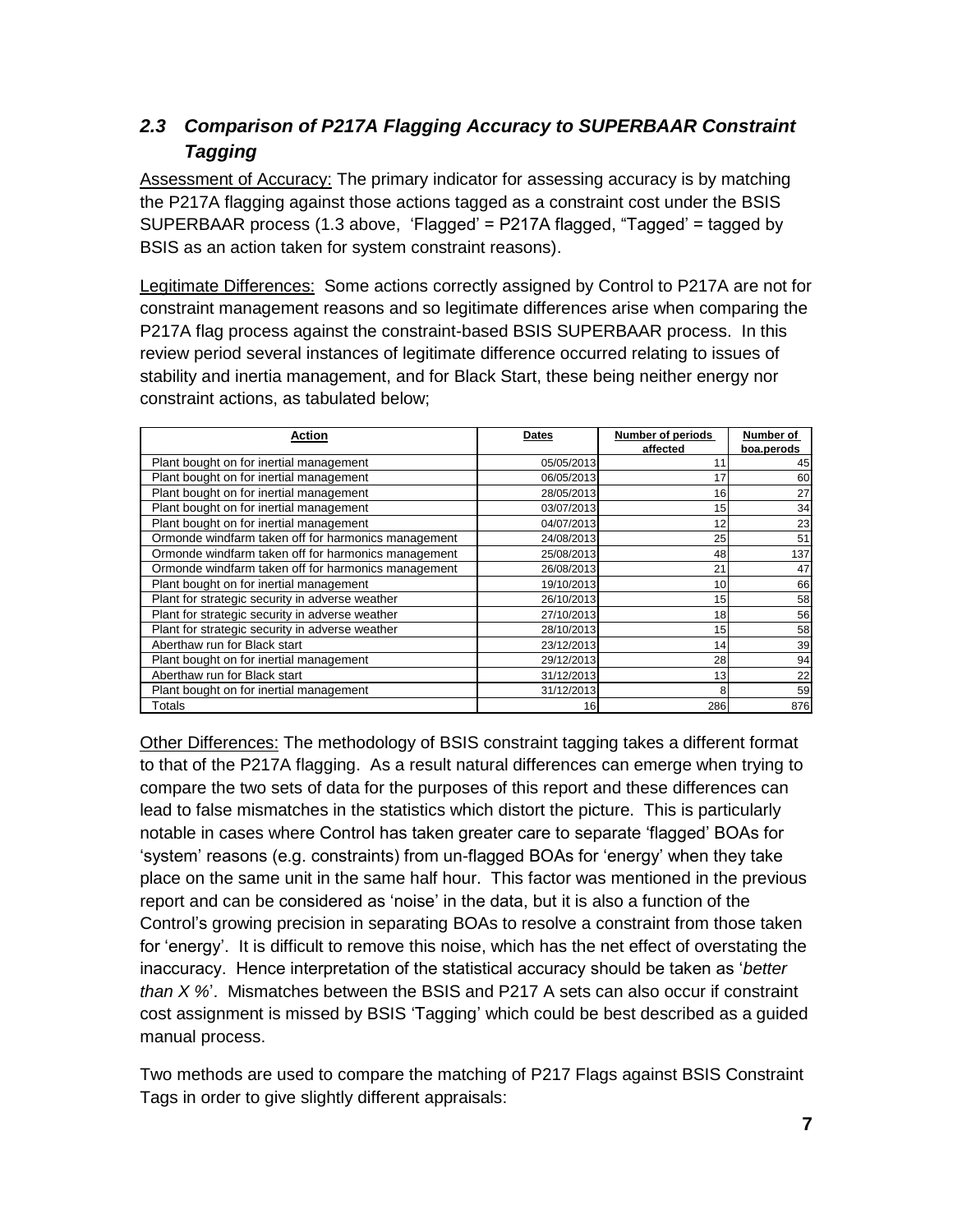- BOA.Period Actions method (original method).
- BMU.Period method.

### <span id="page-7-0"></span>**2.3.1 'BOA.Period Actions' Potential Flagging Inaccuracy Assessment.**

This considers individual BOAs spread across their respective half-hour periods; 'BOA.Period Actions' representing a BOA which may spread over several half hour periods, and the periods that they affect. These are compared to see if the respective P217A flags on them correspond to the BSIS tags. BOA.Period Action matching can fall into one of five categories:

| Match of BOA. Period actions after legitimate adjustments<br>between P217A Flagging and SuperBaar Costraint Tagging | <b>Current Review Period</b> |        | <b>Previous Review Period</b> |         |
|---------------------------------------------------------------------------------------------------------------------|------------------------------|--------|-------------------------------|---------|
|                                                                                                                     | Number                       | %      | Number                        | $\%$    |
| Total Number of BOA.Period Actions                                                                                  | 977,313                      | 100.0% | 906,390                       | 100.00% |
| <b>Energy Actions</b>                                                                                               | 783,474                      | 80.17% | 812,545                       | 89.65%  |
| <b>Constraint Actions</b>                                                                                           | 175,586                      | 17.97% | 82,906                        | 9.15%   |
| Legitimate difference                                                                                               | 876                          | 0.09%  | 250                           | 0.03%   |
| P217A not SUPERBAAR mismatch                                                                                        | 5.252                        | 0.54%  | 5.765                         | 0.64%   |
| SUPERBAAR not P217 mismatch                                                                                         | 10.275                       | 1.05%  | 5,108                         | 0.56%   |
| Potential Inaccuracy                                                                                                |                              | 1.59%  |                               | 1.20%   |
| Overall Accuracy better than:                                                                                       |                              | 98.41% |                               | 98.80%  |

The table shows that of the 977,313 BOA.Period actions within the assessment period 181,714 had P217A flags (175,586 + 876 + 5,252, 18.6% of total). The overall percentage of potential inaccuracy for the current period is 1.59% as a percentage of total actions processed (P217A not SUPERBAAR mismatch, SUPERBAAR not P217 mismatch) whereas that figure is 1.20% for the previous review period, however from inspection the main source of difference appears to be 'noise'.

The statistics are charted below by whole week for information, and the pattern reflects the seasonal nature of the demand profile and the workload in the control room at the time. Occasions of mismatch between BOA.Period actions of SUPERBAAR/P217A [yellow] are mostly due to periods which contain both actions of constraint and nonconstraint BOAs on the same BMUs in the same periods (i.e. 'noise'). Occasions of greatest mismatch occurred in mid August when, between 24/8/13 and 26/8/13, actions were taken on Ormonde offshore windfarm for harmonic management – which is a legitimate difference and not a matter of inaccuracy.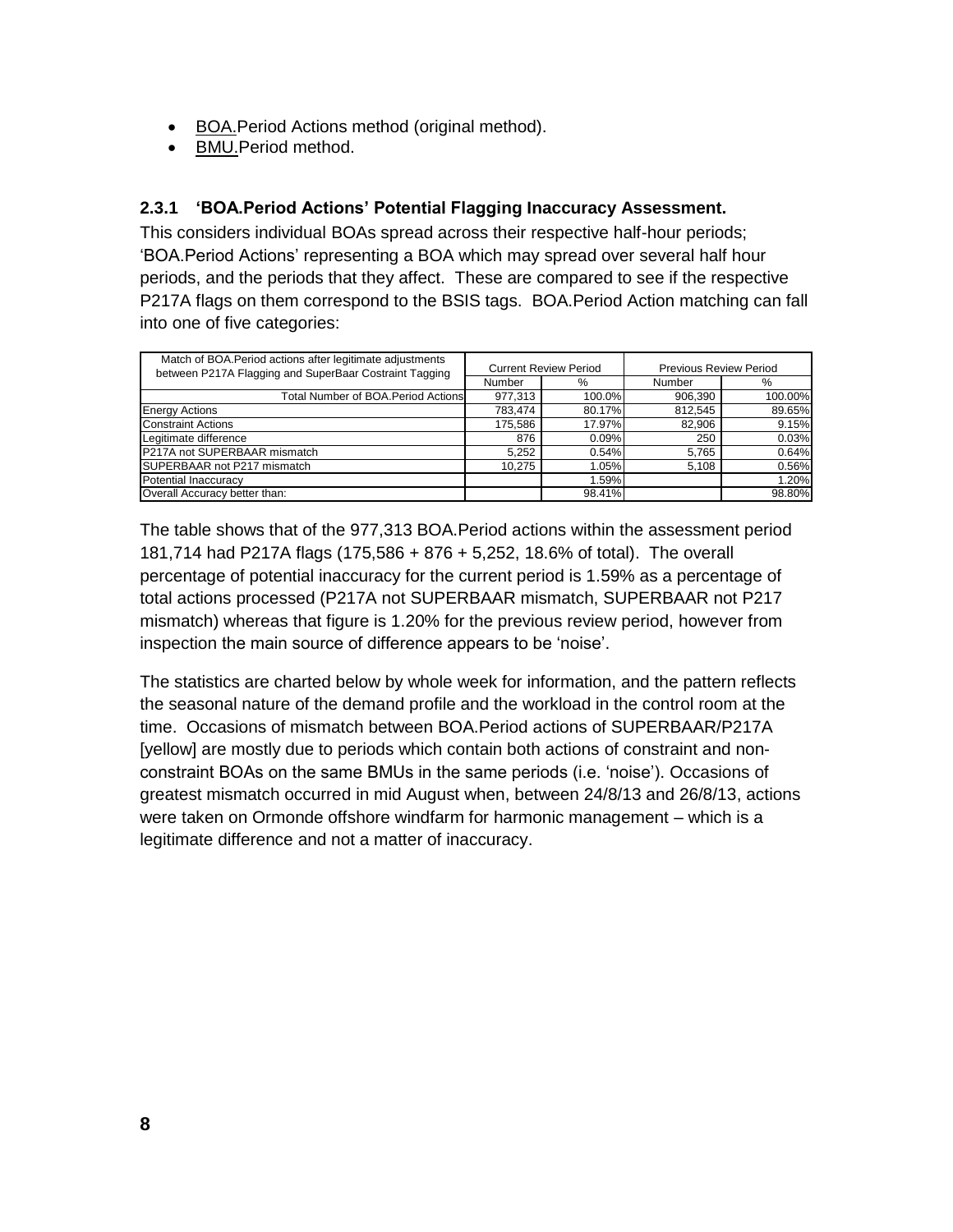

### <span id="page-8-0"></span>**2.3.2 'BMU.Period Actions' Potential Flagging Inaccuracy Assessment.**

This cross matches only where a P217 Flag corresponds with a BSIS Constraint Tag for the same BMU in the same period and so avoids false mismatches where energy actions also occur in that period. The results of comparison by this method are tabulated below:

| <b>BMU.Periods</b> | Match: P217A flags<br>- BSIS Tags | No match: P217A flags only (after<br>legitimate difference) |       | No match: BSIS<br><b>SUPERBAAR tags only</b> |       | Sum<br><b>Potential</b><br>inacuracy |
|--------------------|-----------------------------------|-------------------------------------------------------------|-------|----------------------------------------------|-------|--------------------------------------|
| 2012-2013          | 34.748                            | 3.099                                                       | 8.17% | 89                                           | 0.23% | 8.4%                                 |
| 2013-2014          | 76.790                            | 3.801                                                       | 4.70% | 268                                          | 0.33% | 5.0%                                 |

As in 2.3.1, a significant increase of P217A -flagged actions over the previous year is observed, whereas the numbers mismatched have seen a smaller increase. The potential inaccuracy by this method is 5.0 % for the current period against 8.4% for the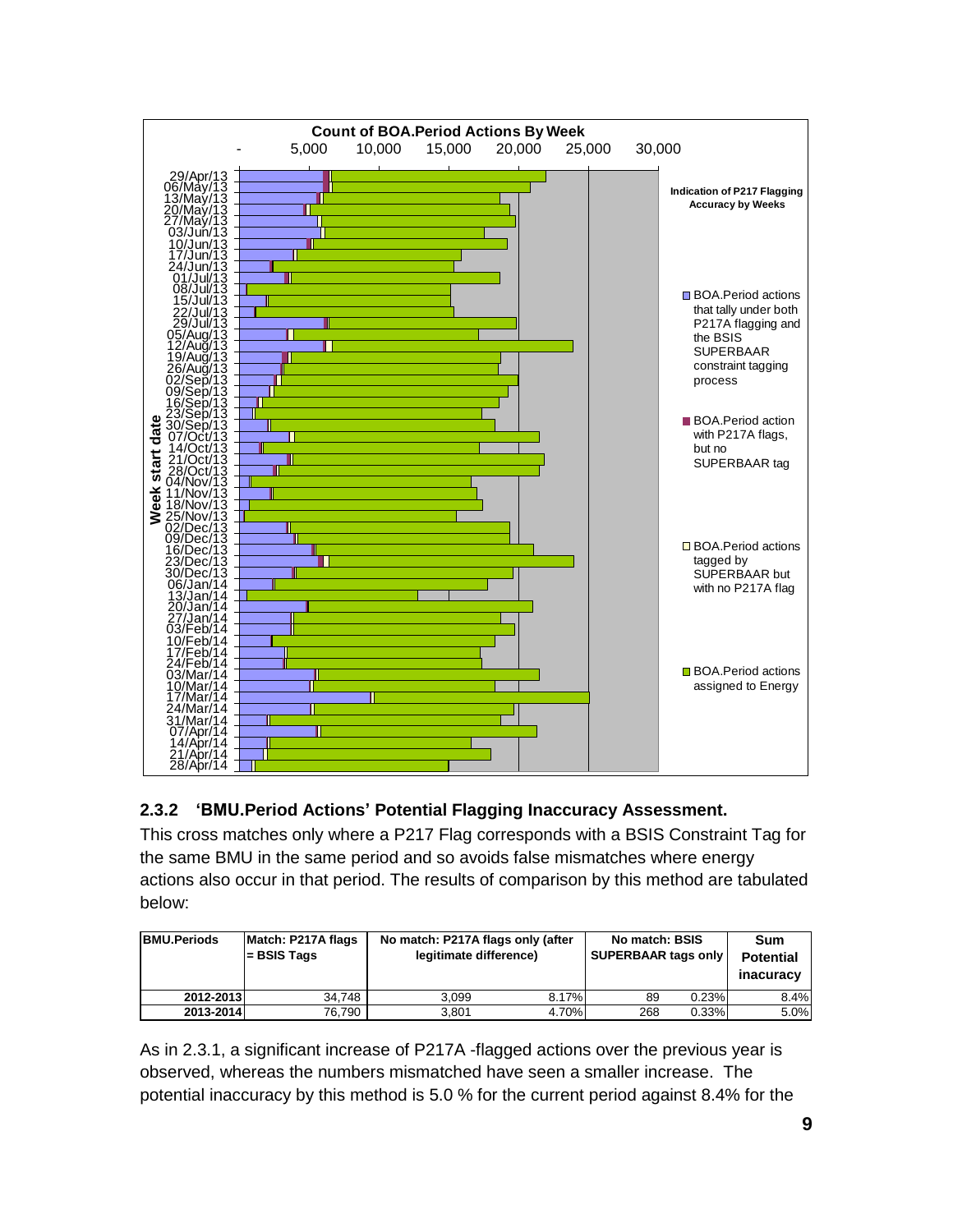previous period (note - an indicator of inaccuracy just within the set of actions 'flagged' or 'tagged'; not as a percentage of all actions taken).

## <span id="page-9-0"></span>**3 PERFORMANCE INTERPRETATION AND MATERIALITY OF ANY ERROR**

From the assessments in 2.3.1 & 2.3.2, P217A Flagging performance has improved on that of the previous year despite a large increase in numbers of actions taken for system constraint reasons. The figures are indicative of 'worst case' because they also contain 'noise' mismatches. A review of incidents of P217A mis-flagging as reported by DIRs found that in most cases they concerned just a few periods on the margins of a block of justified actions, and were unlikely to have any material effect on pricing.

Inspection of notable the mismatches across the period identified the following instances:

| <b>Possible Misflag Action</b>                                                                  | Dates affected | <b>Number of periods</b><br>affected | <b>DIR/Other</b>  |
|-------------------------------------------------------------------------------------------------|----------------|--------------------------------------|-------------------|
| Offers on two north England plant in early morning should have been<br>system                   | 02/05/2013     |                                      | 11 <sub>DIR</sub> |
| Bids on one unit in Scotland in early morning should have been<br>system                        | 23/05/2013     |                                      | 10 DIR            |
| Offers on northern unit periods 36-48 not flagged system but may<br>have been missed by Control | 01/09/2013     |                                      | 13 Other          |
| Offers on unit in Wales overnight should have been system flagged                               | 26/09/2013     |                                      | 13 DIR            |
| Offers on unit in Wales periods 1-14 not flagged by Control but may<br>have been system         | 26/09/2013     |                                      | 14 Other          |
| Bids on two wind units overnight should have been system flagged                                | 24/10/2013     |                                      | 8 DIR             |
| Offers on various units in south periods 1-14 misflagged to system,<br>should be energy         | 03/12/2013     |                                      | 14 Other          |
| Bids on wind unit in afternoon should have been system flagged                                  | 04/03/2014     |                                      | 4 DIR             |
| Morning bids on two generators in Scotland should have been<br>system flagged                   | 16/03/2014     |                                      | 4 DIR             |
| Bids on wind unit around DP should have been system flagged                                     | 22/03/2014     |                                      | 8 DIR             |
| Overnight bids on wind unit should have been system flagged                                     | 23/03/2014     |                                      | 8 DIR             |

At the times of the above occurrences there were similar actions taken which were not misflagged. Experience gained in previous reports from reworking System Buy and System Sell prices via Elexon suggest that the above instances are unlikely to be significant enough to cause a difference in the materiality of prices at the times.

.